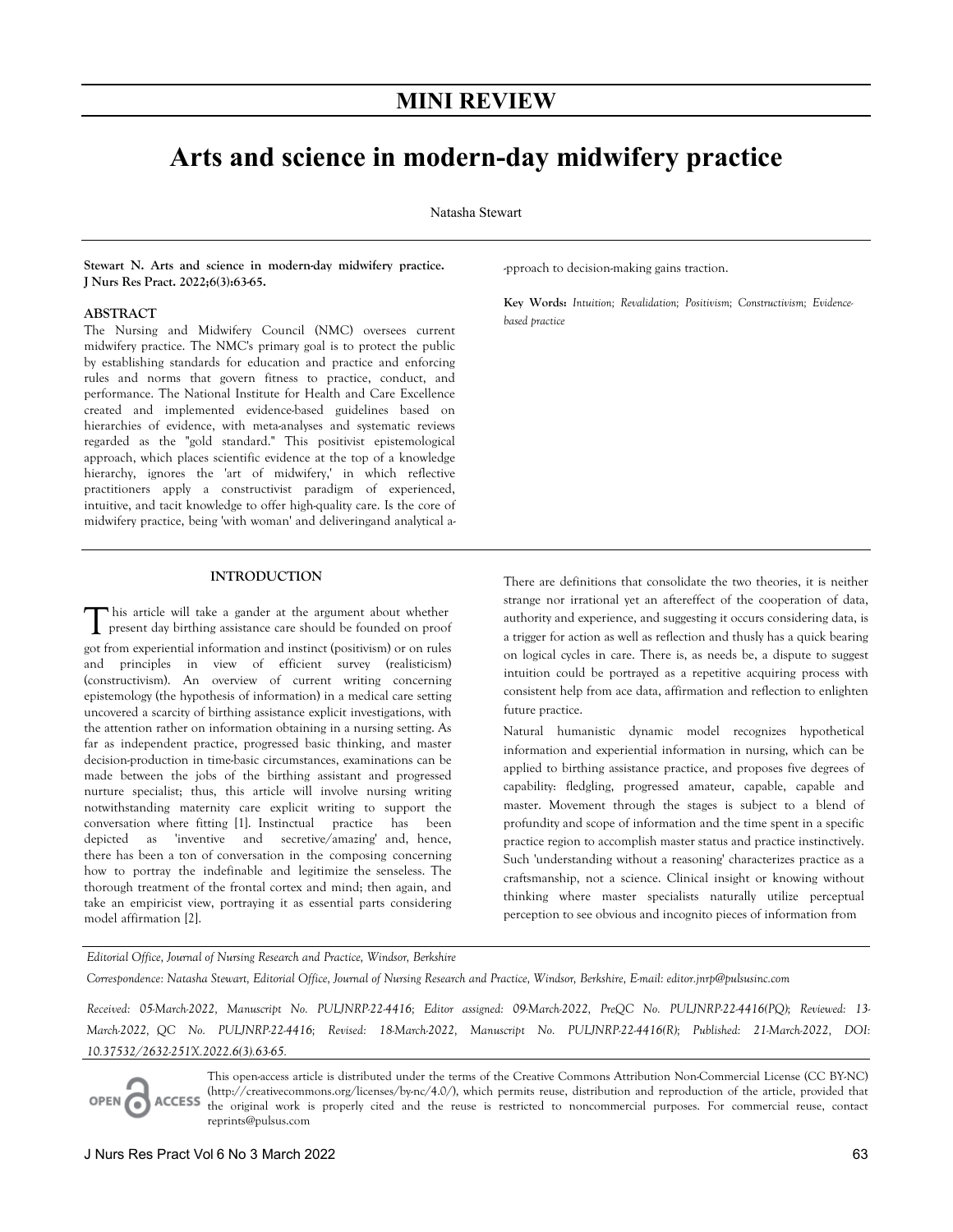#### **Stewart N.**

ladies, which they contrast and a library of put away information. Contrasts trigger 'hunches' that there might be an issue justifying more cautious assessment of proof and proper administration [3]. This is 'proficient imaginativeness'- the contribution of encounters of a more instinctive or intelligent nature that are then applied to an alternate however comparable situation, fully intent on enhancing the setting inside which a choice should be made. Data that will connect to these wellsprings of information might emerge from non-verbal conduct, explicit utilization of words and what has been depicted as 'approaches to knowing', including master memory (the layout hypothesis). This acknowledgment of past encounters to apply to rehearse joins with the hypothesis of intelligent practice as upheld who accepted practice was basic to the obtaining and advancement of clinical information and aptitude. He pushed proficient creativity in a constructivist worldview rather than a hypothesis based positivist methodology [4]. The contrast among fledgling and master by distinguishing two sorts of reflection: reflection on activity embraced by the beginner reflectively, and appearance in real life by master specialists, which happens progressively, bringing instinct and past experience into play to determine an issue; with experience, the professional will reflect increasingly more in real life as the person in question moves from amateur to master.

It is inadmissible for maternity specialists to utilize the information acquired at the place of enlistment all through their vocation without consistent re-assessment and refreshing, and for this reason intelligent practice and proceeding with proficient turn of events (CPD) or 'Prep' are basic to the arrangement of excellent consideration (NMC, 2011). Birthing assistants should be intelligent professionals to gain from encounters, slip-ups and victories to further develop practice and thus reflection ought to be recognized as an authentic wellspring of information to impact future practice, similar as different types of information, for example, proof based practice. The significance of the connection among reflection and practice is expressly recognized in the revalidation interaction due to be presented in April 2016, where maternity specialists will be expected to record at least five composed reflections on the Code, CPD and practice-related criticism over the previous 3 years. There is indisputable proof in regards to the benefits of a positivist way to deal with birthing assistance practice where maternity specialists utilize an abundance of experiential and unsaid information built up by deep rooted reflection to give natural consideration addressing the necessities of the person [5]. This approach has been laid out over the long haul as birthing assistants move from the beginner pondering activity to the master reflecting in real life. The constructivist worldview which started with proof based medication (EBM) or 'the course of deliberately checking on, assessing and utilizing clinical examination discoveries to help conveyance of ideal clinical consideration to patients' ought to likewise be investigated to evaluate its importance to contemporary maternity care practice. This clinical worldview of 'definitive information' advocates practice in light of examination, logical audit and proof based clinical rules [6]. EBM developed into proof based practice (EBP) in a maternity care setting and is viewed as a critical part for quality birthing assistance care . It as 'the reliable, unequivocal and reasonable utilization of current best proof in settling on choices regarding the consideration of individual patients'.

From the beginning, this seems to agree with the clinical model; be that as it may, the distinction lies in the meaning of 'current best proof'. EBP should be a harmony between clinical mastery (craftsmanship) and best accessible outside proof (science) as methodical examination, with the clinician giving consideration utilizing a harmony between the two ideal models. Involving it is possible that one in disconnection doesn't address the issues of the individual being really focused on: clinical aptitude or 'epitomized information' alone might be obsolete, formal practice and outer proof alone could give prescriptive, normalized care which doesn't consider the requirements of the person. EBP overhauls the clinical model by remembering the individual for the dynamic interaction, alongside research discoveries and master information as distinguished, meaning of information age, which recognizes four distinct sorts of proof: research; clinical experience; patients, clients and carers; nearby setting and climate [7].

There is proof to help both a constructivist and positivist way to deal with maternity care, subject to the overall conditions; notwithstanding, neither one of the standards seems to meet all necessities to help top notch individualized care: 'best proof' may hinder inventive reasoning and routine ceremonial practice could be founded on casual or narrative information which has never been analyzed to evaluate its viability. The contradicting ideal models 'online' (constructionist) where care is programmed, instinctive and allencompassing and 'disconnected' (positivist) where care is conscious, rule-based and logical. It very well may be contended that these basic distinctions between the two ideal models are too incredible to even think about arriving at a split the difference and, thus, clinicians' training is directed either by rules and conventions or practice dug in ceremonies and schedules, meaning the nature of care and administration client fulfillment could be compromised [8]. All the more as of late, an adaptable and less fanatical way to deal with information obtaining and scattering has been creating where the accentuation is put on the utilization of a continuum worldview rather than utilizing solely either proof based practice or instinct [9]. This methodology, which shares a lot of practically speaking with Carper's scientific classification of information (1978), advocates a combination of opponent and correlative methodologies reliant upon the circumstance, with the characterizing factor being the birthing assistant's clinical judgment. This new model is recognized by a scope of terms in the writing which all recognize its intricacy and complex nature: 'scholarly instinct' 'contextualized information' and a 'three sided of information' [10].

# **CONCLUSION**

The purpose of this essay was to determine whether modern midwifery care should be based on regulations and standards or on the collection and application of 'evidence' through alternative methods such as experience knowledge and intuition. It is obvious from an examination of relevant literature that a single epistemological perspective is overly rigid and one-dimensional. To ensure midwives are reflecting in and on practise with the advantage of the most up-to-date, reliable, and thorough information, it is critical to recognise intuitive knowledge and its influence on clinical decision-making, as well as scientific knowledge.